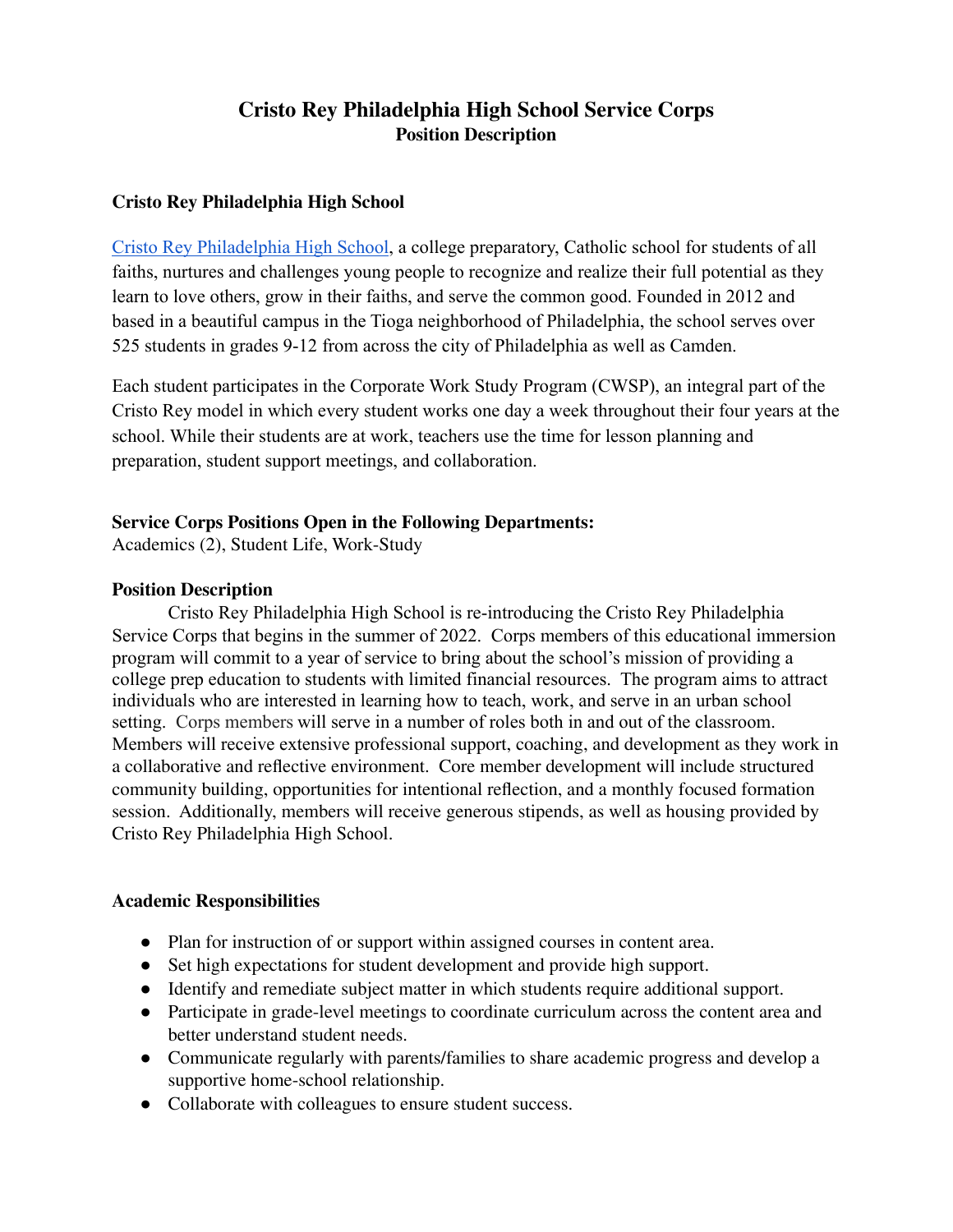# **Student Life Responsibilities**

- Support programming within Athletics, Campus Ministry, and clubs, including game operations, retreats, and club events.
- Participate in planning and implementing Cristo Rey's school-wide House Program and House Leadership training.
- Support logistics and implementation of weekly Grad @ Grad programming.

## **Work-Study Responsibilities**

- **●** Work collaboratively with Work Study team members, Deans and Counseling department as needed to support students in the workplace.
- Facilitate and walk students and parents through any job onboarding requirements required by our corporate sponsors.
- Serve as an advisor and professional coach to a cohort of students; help them to navigate their developmental journey during their time at Cristo Rey.
- Manage a portfolio of non-profit job partner accounts and serve as the liaison between the organization and the student team.
- **●** Provide daily support for morning and afternoon student transit.
- Work with team to develop, plan and execute engagement initiatives and special events.
- Support logistics of work study operations
- Organize work assignments and responsibilities for Cristo Rey student-workers

## **Education and Experience:**

• Bachelor's Degree or above preferred

#### **Physical Requirements:**

Ability to physically perform the duties and to work in the environmental conditions required such as:

- Functioning in classroom space walking, sitting, standing, reaching;
- Must be able to sit for up to two hours looking at a computer monitor, using a keyboard/mouse and typing;
- Must be able to stand for up to two hours instructing a classroom of learners;
- Must be able to lift up to 25lbs on a frequent basis.